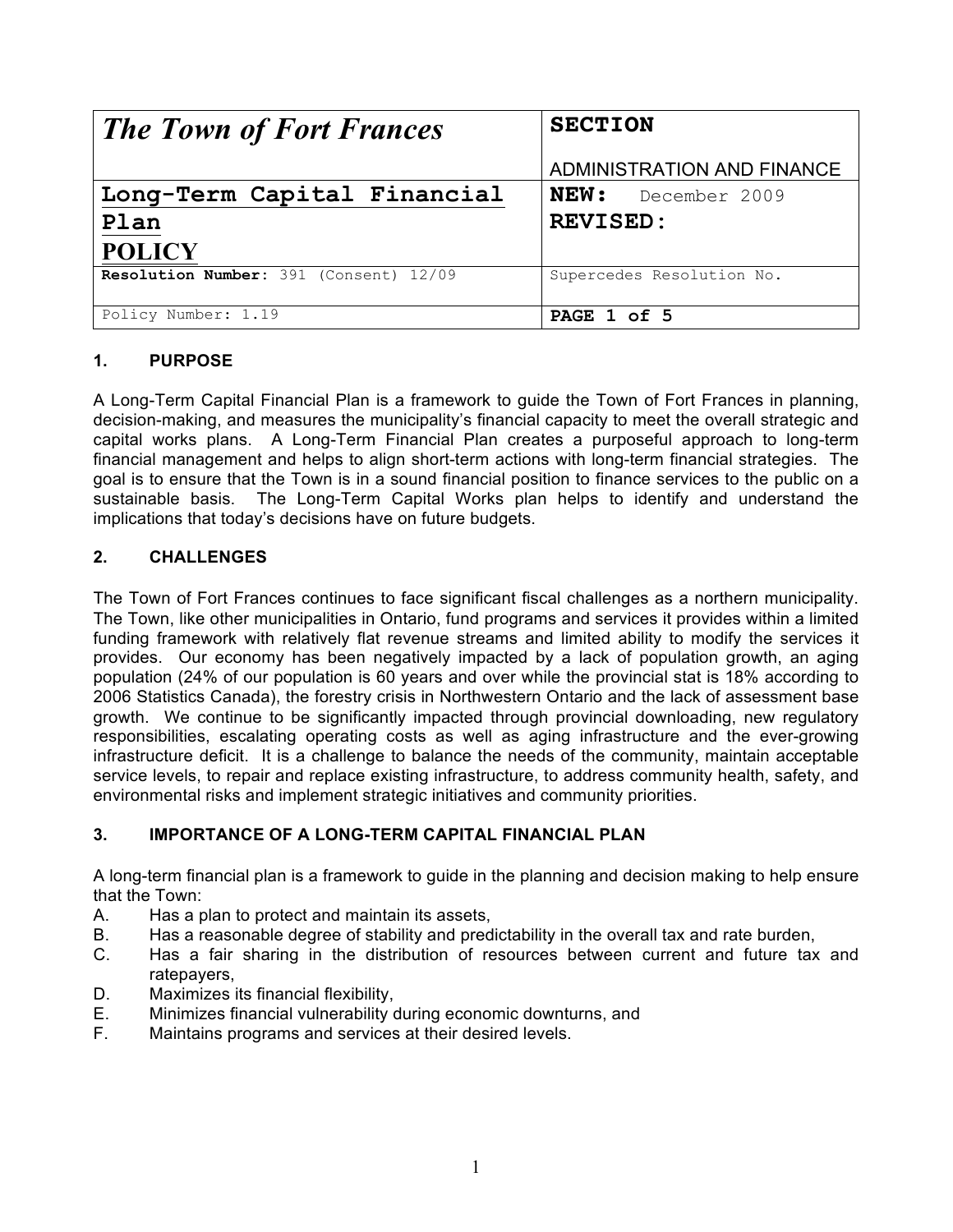# **4. OJECTIVES**

## A. Maximize Long-Term Community Benefit

To maintain the Town's required infrastructure in a 'state of good repair' by taking into consideration life cycle costing, wherever possible, to provide for the future rehabilitation/replacement of assets. Undertake regular reviews of remaining life and condition of assets and determine if the required annual reserve contributions are sufficient to meet the rehabilitation/replacement demands at the required time. Assets and facilities should be regularly reviewed and rationalized based on service demand and service level benchmarks such as revenue/cost targets. Dispose of capital assets that are not required for long-term community purposes or that have been identified as surplus items. Review and revise the 5-Year Capital Budget on an annual basis to address the Town's tangible capital asset replacement and infrastructure renewal requirements. The five-year Capital Budget is based on information at this time and should be considered as a work-in-progress as it is intended for use as a forecasting tool to help the Town meet its financial obligations and future challenges. It is anticipated that updates, as new information becomes available, will amend the assumptions, projections and strategies, as required, based on changes in the municipal environment, continue to build awareness of the 5-year capital projections and funding levels, and to guide future planning.

#### B. Ensure Operating Revenues are Sustainable (Taxes vs. User Fees)

To finance ongoing expenditure requirements from ongoing sustainable revenue sources such as taxation, user fees, federal and provincial grants. Establish target portions of programs costs to be raised through user fees or charges based on benefits received. Establish user fees or charges that will yield the target proportions. Strive to increase user fees or charges as a percentage of overall funding by identifying new areas where user fees can be implemented. Ensure that both operating and capital costs are considered when establishing user fees or charges.

#### C. Building Capital Reserves

Reserves and Reserves Funds are a critical component of the Town's long-term financial plan. They are used to provide one-time or short-term requirements, to provide for future replacement or acquisition of capital assets under \$150,000 if possible and to provide flexibility to manage debt. Building of Reserve and Reserve Funds shall primarily be accomplished through:

- i) Allocation of Operating Surplus
	- That any Operating (General Fund) surplus over \$25,000 at the end of the fiscal year be transferred to the Corporate Project Reserve Fund, Corporate Vehicles & Equipment Reserve Fund and the Corporate Building Reserve Fund for future capital expenditures. That any Operating (General Fund) deficits be funded from the Corporate Reserve Fund(s) as directed and approved by Council.
	- That any Water Fund surplus at the end of the fiscal year be transferred to the Waterworks Project Reserve Fund for future capital expenditures. That any Water Fund deficits be funded from the Waterworks Project Reserve Fund.
	- That any Sewer Fund surplus at the end of the fiscal year be transferred to the Sanitary Sewer Reserve Fund for future capital expenditures. That any Sewer Fund deficits be funded from the Sanitary Sewer Project Reserve Fund.
- ii) Operating Budget Allocation to Reserve Funds
	- That a contribution to the Corporate Project Reserve Fund, Corporate Vehicles & Equipment Reserve Fund and Corporate Building Reserve Fund allocation be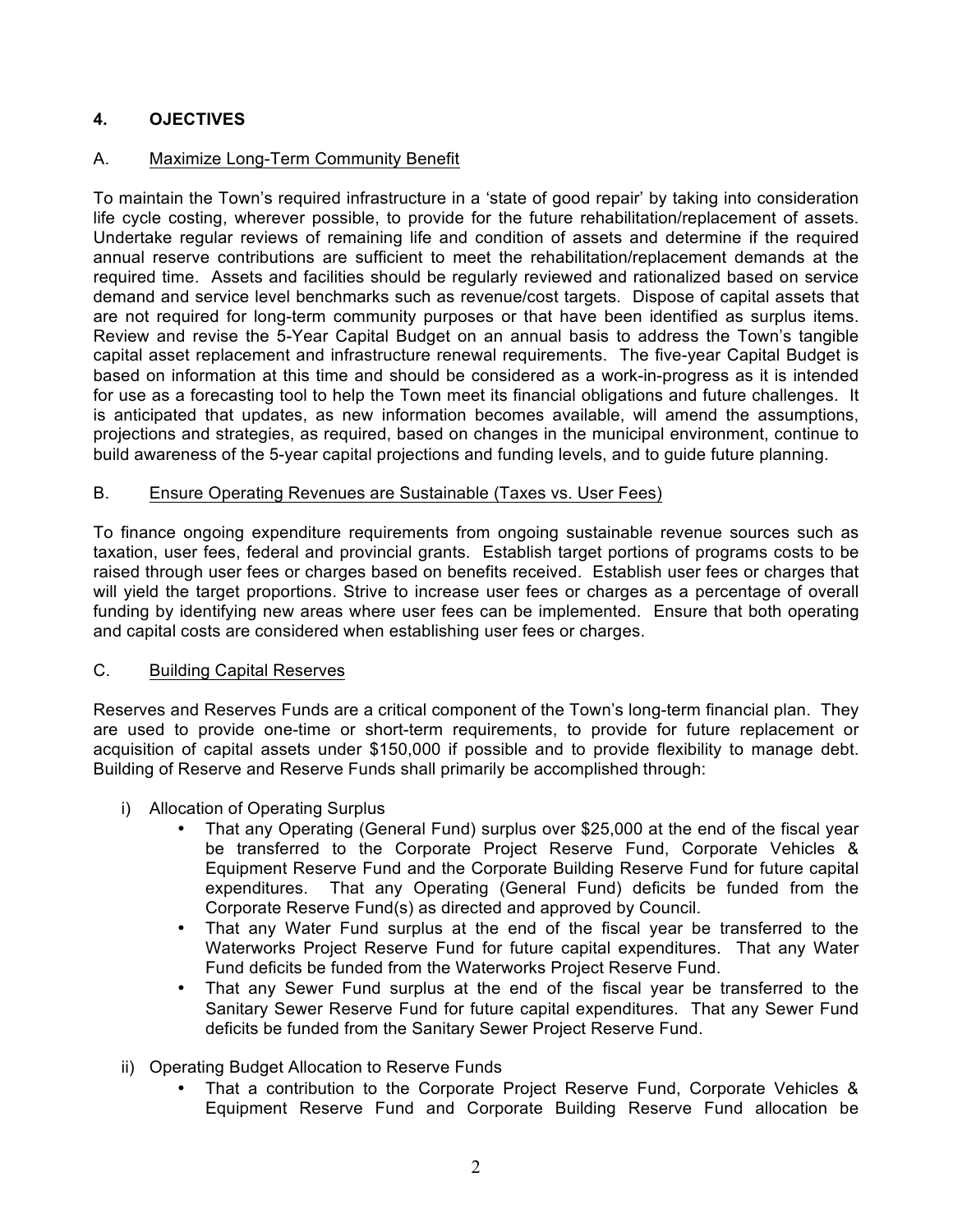continued in each annual General Fund Operating Budget to sustain asset management strategies.

### D. Operating Budget Taxation Requirement for Capital Financing

That financing from the current year's Operating Budget for capital projects and acquisitions longterm debt costs not exceed 20% of the previous year's budgeted long-term debt taxation requirement.

### E. Ensure Long-Term Financial Sustainability

Preparation and annual review of a 5-year Capital Budget to identify asset replacements and infrastructure capital work plans, to identify revenues and to identify the long-term funding gap.

Recognize the relationship between the operating and capital budgets. Annually identify and provide for capital from current funding, annual debt servicing costs, and for changes to operating costs arising from new or replaced infrastructure.

Plan for the capital replacement of vehicles and equipments, under the threshold of \$150,000, through continued contributions to Reserve Funds with Long-term debt issued for capital projects and tangible capital assets exceeding \$150,000. The term of the capital financing shall not exceed the useful life of the asset.

#### F. Recognize Senior Government Funding as a Crucial Element of Financial Sustainability

Actively seek additional sustainable revenues from the provincial and federal governments sufficient to bridge the infrastructure funding for capital renewal and/or replacement projects that would otherwise be unaffordable.

#### G. Using Debt Financing

Long-term debt is an appropriate way of financing large projects with long useful lives. Debt financing should only be considered for new, non-recurring infrastructure rehabilitation/replacement requirements, for tangible capital assets exceeding \$150,000 and for projects where the cost of deferring expenditures exceeds debt-servicing costs.

#### H. Debt Management

The primary Capital Financing and Debt objectives shall be to:

- Adhere to statutory requirements;
- Ensure long-term financial flexibility;
- Limit financial risk exposure;
- Minimize long-term cost of financing; and
- Match the term of capital financing to the useful life of the related assets
- i) Adhere to Statutory Requirements

Capital financing may only be undertaken when in compliance with the relevant sections of the applicable legislation including the Municipal Act, 2001, the Drainage Act, the Planning Act, the Ontario Municipal Board Act and related regulations. Requirements include but are not limited to the following:

a) The term of temporary or short-term debt for operating purposes not to exceed the current fiscal year;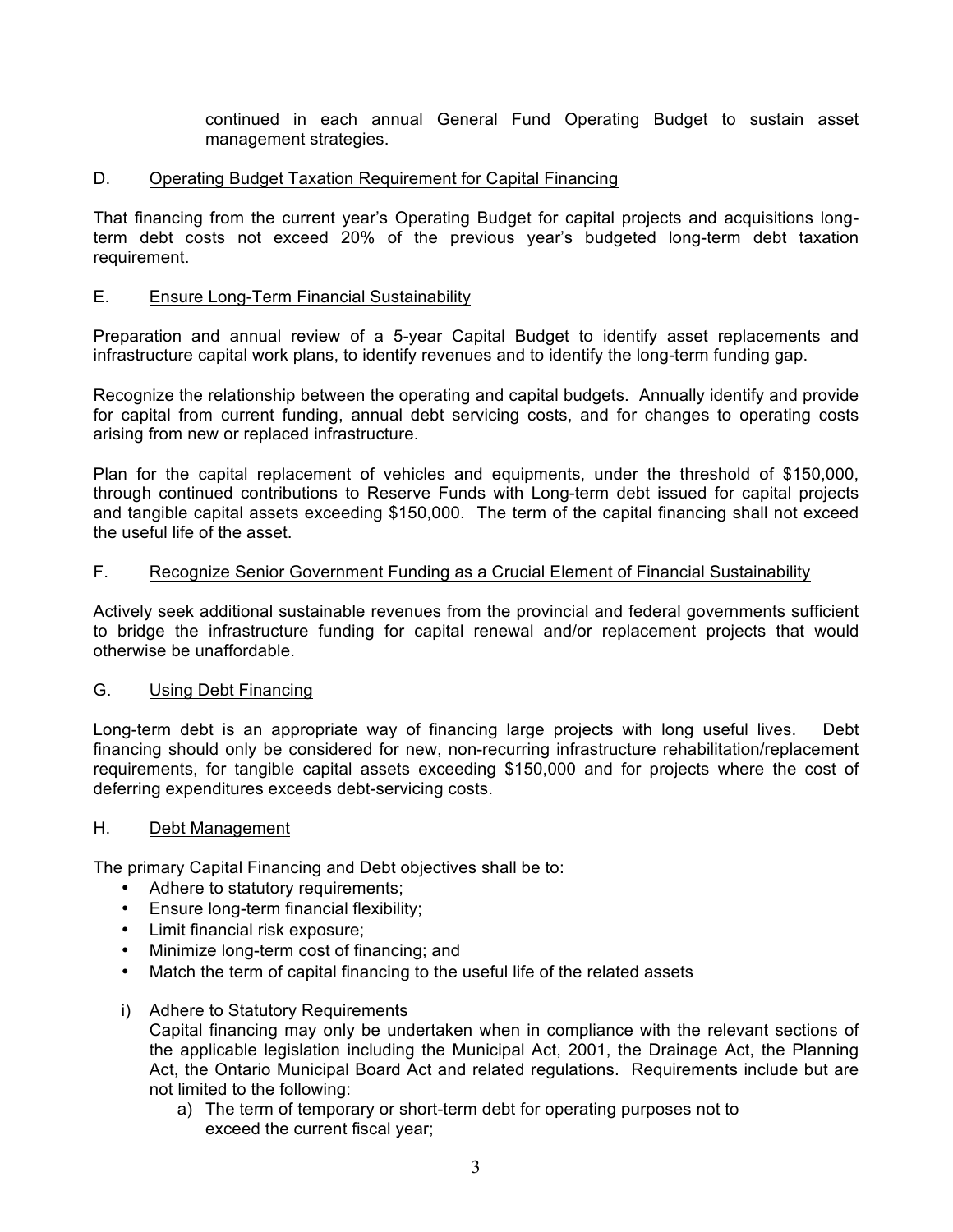- b) The term of the capital financing shall not exceed the lessor of 30 years or the useful life of the underlying asset;
- c) Long-term debt will only be issued for capital projects; and
- d) The total financing charges after issuance of the proposed debt will not exceed the Debt and Financial Obligation Limit for the municipality unless otherwise approved by the Ontario Municipal Board.
- ii) Ensure Long-Term Financial Flexibility
	- a) Prior to implementation of any new capital financing, consideration will be given to its impact on future ratepayers as a means to achieve an appropriate balance between capital financing and other forms of funding.
	- b) To the extent practicable, replacement assets as well as regular and/or ongoing capital expenditures will be recovered on a "pay as you go" basis through rates, tax levy, and/or reserve funds. Where long-term financing is required, due consideration will be given to all forms loans/debentures.
- iii) Limit financial risk exposure
	- a) The capital financing program will be managed in a manner to limit, where practicable, financial risk exposure.
	- b) It will be the general practice that debt is issued in Canadian dollars and where the interest rates are fixed over the term.
- iv) Minimize Long-Term Cost of Financing
	- a) For each project or purpose for which long-term financing is required, the timing, type and term or financing will be determined with a view to minimizing long-term costs
	- b) Factors to be considered will include current versus future interest rates, the availability of related reserve fund monies, the pattern of anticipated revenues or cost savings attributable to the project or the purpose, and all costs related to the financing of the project.
- v) Match Term of the Capital Financing to the Useful Life of the Related Asset
	- a) The maximum term over which a capital asset may be financed is 10 years unless otherwise specifically approved by Council. In no case may the term of financing exceed the anticipated useful life of the related asset.
- vi) Long-Term Debt Targets
	- a) That long-term debt principal and interest not to exceed 20% of the previous year's budgeted long-term debt taxation requirements
	- b) That 2/3 of all outstanding long-term debt to be retired within 10 years in any single reporting period.

#### **5. CONCLUSION**

The Long-Term Capital Management Plan, being the development of a long-term capital works plan for tangible capital asset sustainability and a long-term financial plan to provide the foundation for fiscal management and establish the framework to guide municipal financial decisions, was identified as an important component of the Town of Fort Frances Strategic Plan, October 2008. The Strategic Plan encompasses Economic Development, Essential Services, Quality of Life and Corporate Initiatives as its four broad categories of goals along with its Community Vision Statement and Corporate Mission Statement and Values.